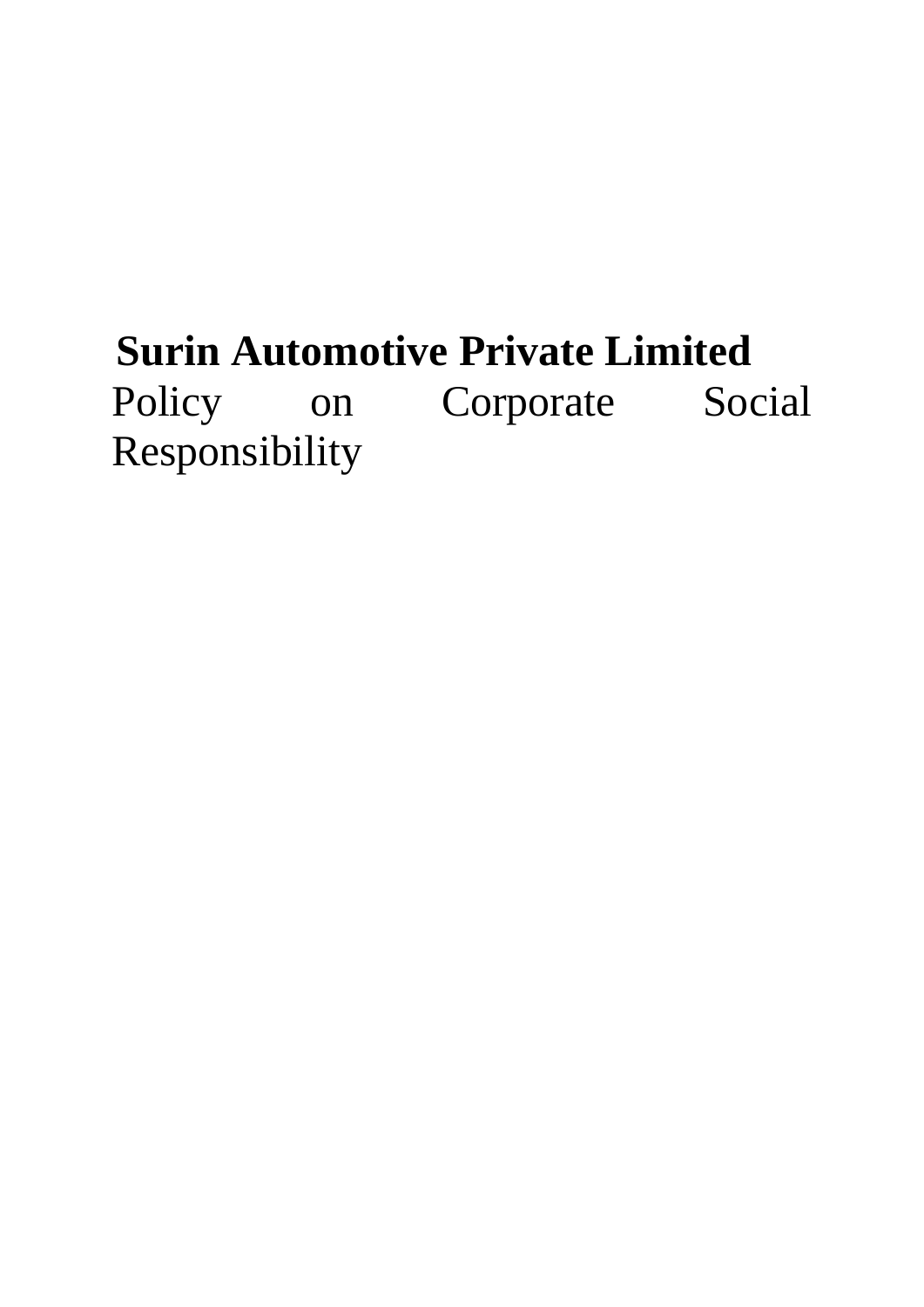# **Preamble**

It has been made mandatory by the Section 135 of the Companies Act, 2013 for the Company to formulate a Corporate Social Responsibility (CSR) Policy. The Policy is to be formulated by the Corporate Social Responsibility Committee and the Committee must recommend the same for the approval of the Board. Subsequently, the policy shall also be placed on the website of the Company.

# **Definitions**

For the purposes of this policy **"Act"** shall mean the Companies Act, 2013 and shall include any amendments made thereto.

**"Average net profit"** shall be net profit of the Company calculated in accordance with the provisions of section 198 of the Companies Act, 2013.

**"Corporate Social Responsibility activities or CSR Activities or Activities"** shall mean the activities recognised for Corporate Social Responsibility as specified under the Schedule VII of the Companies Act, 2013 and shall include any additions or amendments made thereto.

**"Corporate Social Responsibility Committee or CSR Committee or Committee"** shall mean a Committee of the Board of Directors of the Company constituted under provisions of Listing agreement and Companies Act, 2013.

**"Board"** means Board of Directors of Surin Automotive P. Ltd.

**"Company or SAPL"** shall mean Surin Automotive P. Ltd (SAPL)., wherever it is referred to in the policy.

**"Minimum spending requirement"** shall mean the minimum amount to be spent on CSR activities as prescribed under section 135 of the Companies Act 2013, and the rules made thereunder.

**"Policy"** shall mean the Policy on Corporate Social Responsibility of Surin Automotive P. Ltd.

**"Rules"** shall mean the Companies (Corporate Social Responsibility Policy) Rules, 2014 and shall include any amendments made thereto.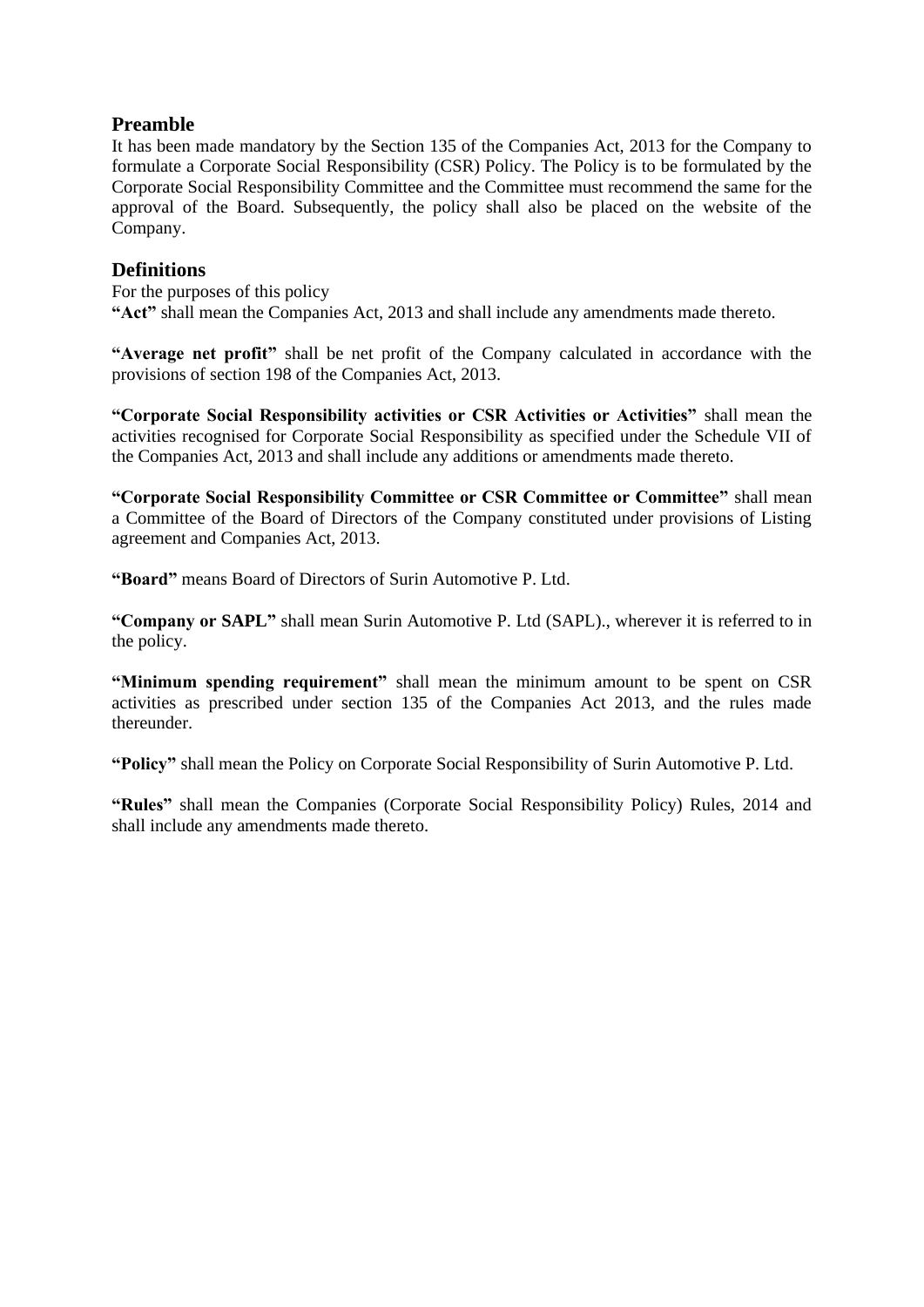# **The Policy**

# **What CSR means to SAPL:**

Corporate Social Responsibility (CSR) is central to the operating philosophy of the Company as it is the Company's constant endeavour to ensure that its businesses uphold the highest standards of governance and compliance.

# **CSR Activities:**

The Company proposes to engage in one or more of the following CSR activities as per Annexure A.

# **Identification:**

The Company has set up a CSR committee (Committee) for the purpose of identifying CSR projects and overlooking, supervising and providing guidance for their implementation. The Committee shall explore various areas and filter and shortlist projects for CSR activities and recommend them for the approval of the Board of Directors.

# **Implementation:**

The Committee, with respect to implementation of the selected projects, among others, shall:

a) At the beginning, study the project and assess the requirements and estimate the budget for the same.

b) Evaluate the project and specify time lines for their completion.

c) Set achievable short term, medium term and long term goals as required for each project.

d) Draw up annual milestones for each project.

e) Enter into partnerships with other agencies, NGOs or Companies, if required, to jointly undertake the CSR activities.

f) Set up teams and assign them responsibilities with respect to the implementation of the projects.

# **Monitoring:**

The Committee shall monitor the implementation of the CSR projects through quarterly reports and if required through field visits as well and periodically inform to the Board the details and progress of the implementation.

# **Budget and expenditure:**

The Budget for the activities undertaken/ to be undertaken shall be evaluated by the committee and recommended to the Board of Directors for its approval. The sanction of the Budget shall be made by the Board and the amount spent shall also be in line with the minimum spending as per statutory requirements for the time being in force.

The expenditure on these activities shall include contribution to corpus for the projects approved by the Board on recommendation of the CSR committee, but does not include any expenditure on an item not in conformity or not in line with activities which fall within the purview of Schedule VII of the Companies Act, 2013 or any statutory modification thereto for the time being in force.

# **Surplus from CSR activities:**

Surplus, if any, arising from any of the CSR activities, projects or programmes shall not form part of the business profit of the Company.

# **Authority to make amendments:**

The CSR Committee shall have the right to make recommendations to the Board with regards to any amendment to the policy and the Board shall have the power to make any amendments to the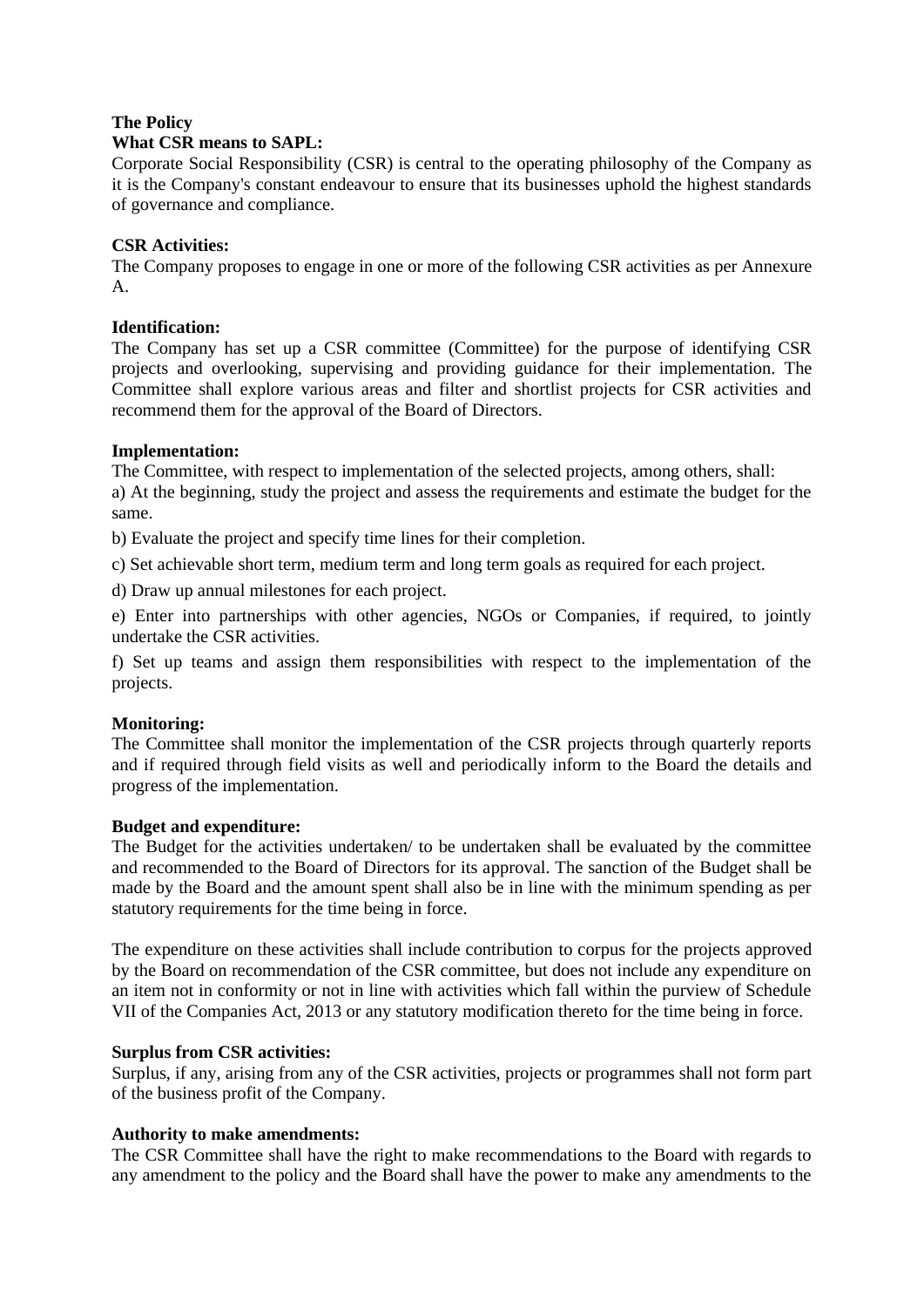Policy as it deems fit from time to time, provided that the Policy continues to be in line with the requirements under the Section 135 of the Companies Act and the Corporate Social

Responsibility policy rules made there under, for the time being in force.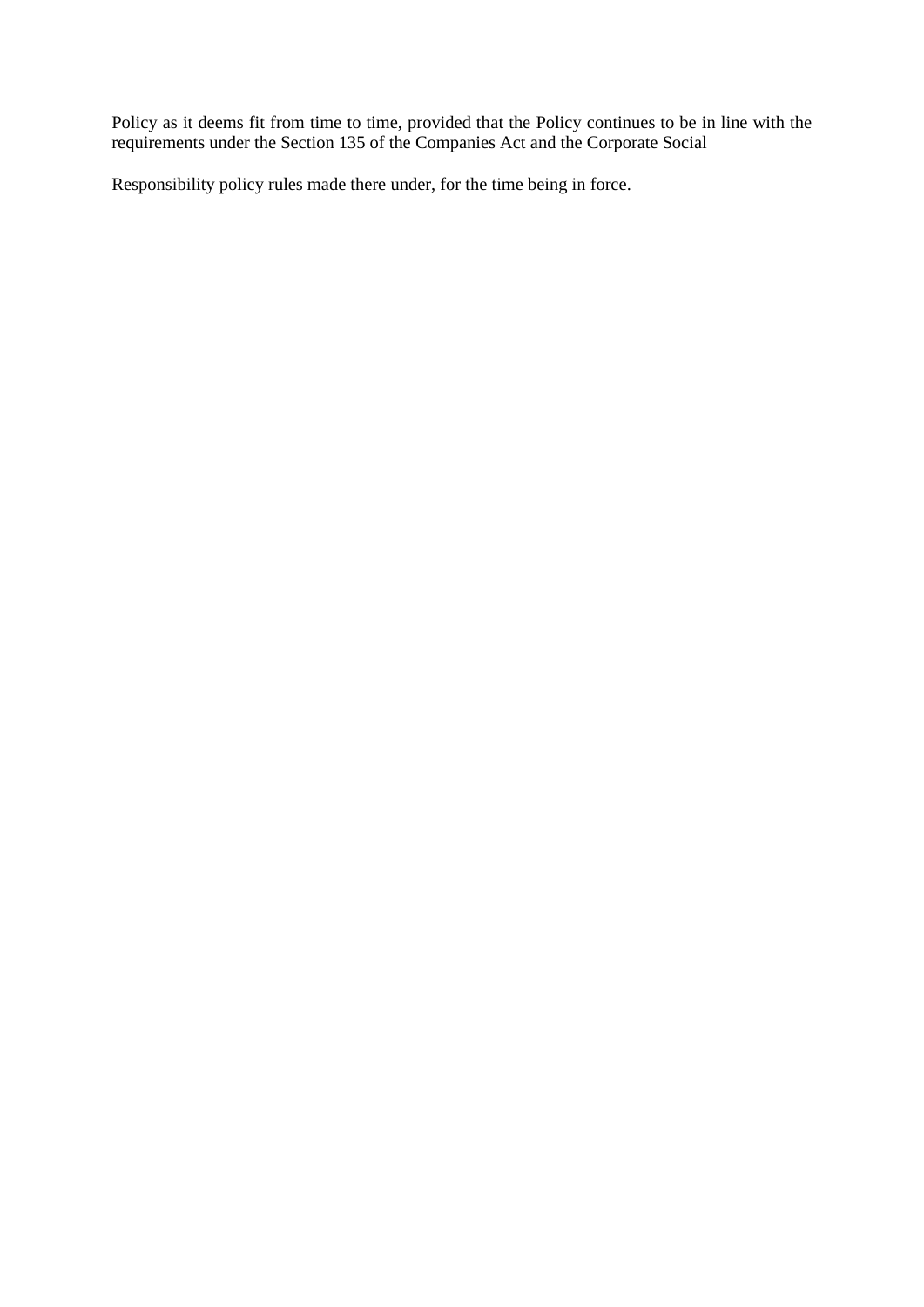# **Annexure A : CSR Interventions**

| <b>CSR</b>      | <b>CSR Initiatives</b>                                                                                                                                                                                                                                                                                                                                                                                                                                                                                                                                  | Ref. Sr.No of Sch       |
|-----------------|---------------------------------------------------------------------------------------------------------------------------------------------------------------------------------------------------------------------------------------------------------------------------------------------------------------------------------------------------------------------------------------------------------------------------------------------------------------------------------------------------------------------------------------------------------|-------------------------|
| <b>Programs</b> |                                                                                                                                                                                                                                                                                                                                                                                                                                                                                                                                                         | VII<br>оf               |
|                 |                                                                                                                                                                                                                                                                                                                                                                                                                                                                                                                                                         | <b>Companies</b><br>Act |
| Education       | Setting up and running educational institutions and<br>hostels<br>Setting up and running mid-day meal kitchens<br>Training of teachers and headmasters<br>Improving quality of education in existing schools<br>Augmenting and supporting infrastructure<br>in<br>educational institutions<br>Offering scholarships and financial assistance to<br>needy and meritorious students<br>Bridging drop-out children and mainstreaming them<br>to formal schools<br>Making adults functionally literate<br>Developing educational material and methodologies | II/I                    |
|                 | Supporting and promoting co-curricular activities                                                                                                                                                                                                                                                                                                                                                                                                                                                                                                       |                         |
|                 | Advocacy of best practices<br>Education for mainstreaming disabled children                                                                                                                                                                                                                                                                                                                                                                                                                                                                             |                         |
| Health          | Setting up and running clinics and hospitals<br>٠                                                                                                                                                                                                                                                                                                                                                                                                                                                                                                       | I                       |
|                 | Running mobile medical vans and ambulances<br>Organizing health camps                                                                                                                                                                                                                                                                                                                                                                                                                                                                                   |                         |
|                 | Providing financial assistance and waivers for<br>needy patients, on a case-to-case basis<br>Providing family planning services                                                                                                                                                                                                                                                                                                                                                                                                                         |                         |
|                 | Reducing infant and maternal mortality                                                                                                                                                                                                                                                                                                                                                                                                                                                                                                                  |                         |
|                 | Preventing and treating communicable diseases like<br>malaria, tuberculosis and HIV / AIDS                                                                                                                                                                                                                                                                                                                                                                                                                                                              |                         |
|                 | Treating and rehabilitating persons with disabilities<br>Working on adolescent and reproductive sexual<br>health issues                                                                                                                                                                                                                                                                                                                                                                                                                                 |                         |
|                 | Promoting awareness about various health issues<br>and generating demand for health services<br>Undertaking and supporting research on health<br>related issues                                                                                                                                                                                                                                                                                                                                                                                         |                         |
|                 | Ensuring access to potable drinking water and<br>hygienic sanitation                                                                                                                                                                                                                                                                                                                                                                                                                                                                                    |                         |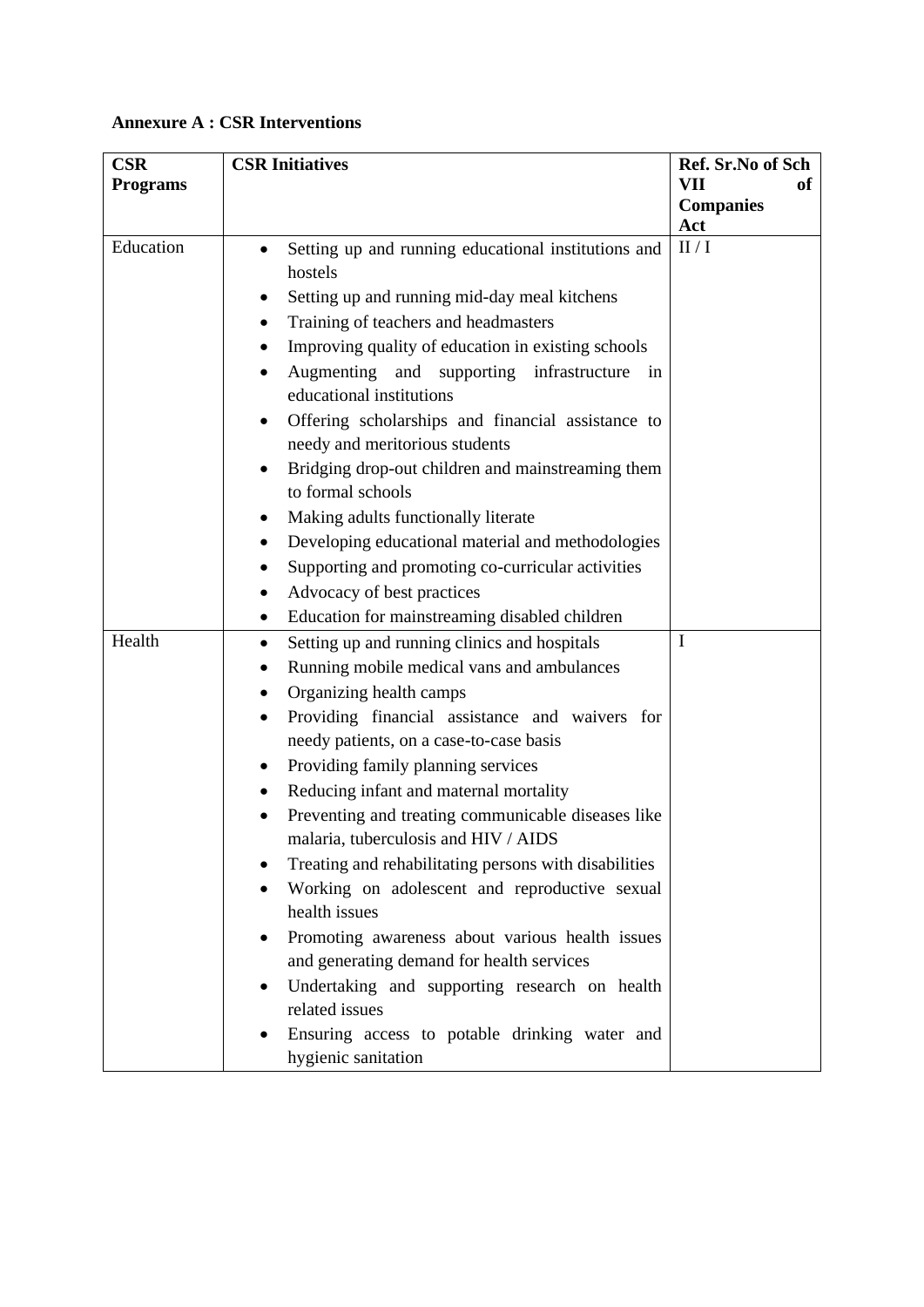| <b>CSR</b>           | <b>CSR Initiatives</b>                                                                      | Ref. Sr.No of Sch |
|----------------------|---------------------------------------------------------------------------------------------|-------------------|
| <b>Programs</b>      |                                                                                             | VII<br>of         |
|                      |                                                                                             | <b>Companies</b>  |
|                      |                                                                                             | Act               |
| Livelihoods          | Setting up and running skill development centres,<br>$\bullet$                              | $\mathbf{I}$      |
|                      | industrial training centres, diploma and polytechnic                                        |                   |
|                      | institutes, community colleges, etc                                                         |                   |
|                      | Sponsoring candidates for skill development and                                             |                   |
|                      | vocational training programmes offered at identified                                        |                   |
|                      | institutions                                                                                |                   |
|                      | Coaching candidates to appear for<br>entrance                                               |                   |
|                      | examinations of different institutions                                                      |                   |
|                      | Creating, training and supporting entrepreneurs                                             |                   |
|                      | Creating, training and supporting self help groups,                                         |                   |
|                      | federations, co-operatives, societies and similar                                           |                   |
|                      | institutions                                                                                |                   |
|                      | Building capacities of farmers on improved<br>$\bullet$                                     |                   |
|                      | methods of agriculture and other allied sectors                                             |                   |
|                      | Developing water harvesting<br>structures<br>and                                            |                   |
|                      | irrigation facilities                                                                       |                   |
|                      | Supporting farmers with quality inputs, technical                                           |                   |
|                      | know-how and timely information                                                             |                   |
|                      | Creating markets and marketing linkages for farm<br>$\bullet$                               |                   |
|                      | and forest based produce                                                                    |                   |
|                      |                                                                                             |                   |
|                      | Undertaking and supporting research on agriculture<br>$\bullet$<br>and other allied sectors |                   |
|                      |                                                                                             |                   |
| Rural<br>Development | Rural development projects of building<br>and<br>$\bullet$                                  | X                 |
|                      | maintaining community-based rural infrastructure                                            |                   |
|                      | bridges, culverts,<br>roads,<br>like<br>drains,<br>rural                                    |                   |
|                      | electrification, water infrastructure, community                                            |                   |
|                      | centres, youth clubs, etc.                                                                  |                   |
| <b>Sports</b>        | Constructing stadia and sports infrastructure                                               | <b>VII</b>        |
|                      | Setting up and running academies and sports                                                 |                   |
|                      | training centres                                                                            |                   |
|                      | Organizing sports tournaments and coaching camps                                            |                   |
|                      | for community                                                                               |                   |
|                      | Supporting sportspersons to participate in state,                                           |                   |
|                      | national and international events                                                           |                   |
|                      | Offering scholarships and sports equipments to                                              |                   |
|                      | deserving sportspersons                                                                     |                   |
|                      | Promoting adventure sports                                                                  |                   |
|                      | Preserving and promoting indigenous sports                                                  |                   |
|                      | Organizing leadership and motivational camps                                                |                   |